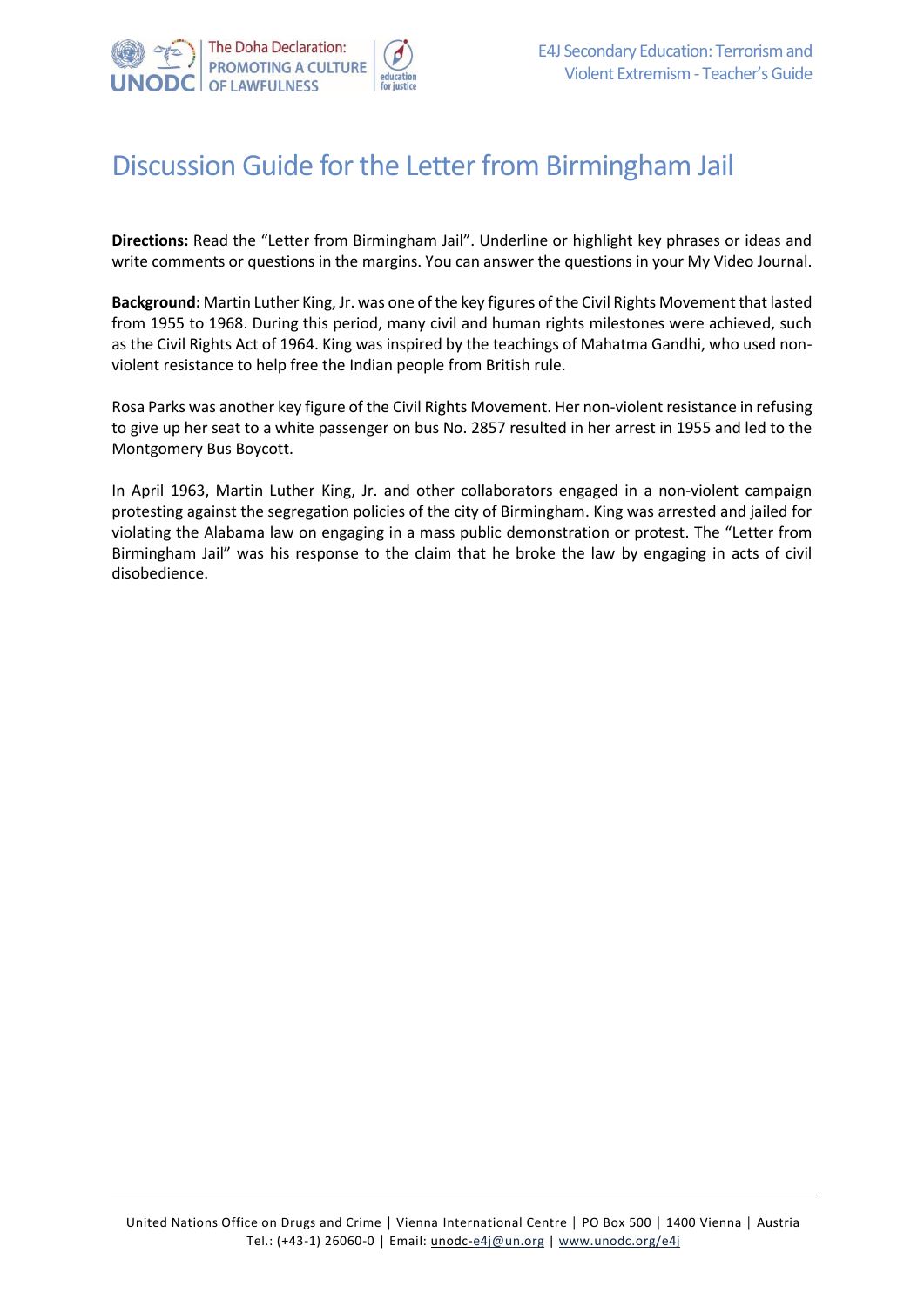

## 16 April 1963

My Dear Fellow Clergymen:

While confined here in the Birmingham city jail, I came across your recent statement calling my present activities "unwise and untimely." Seldom do I pause to answer criticism of my work and ideas. If I sought to answer all the criticisms that cross my desk, my secretaries would have little time for anything other than such correspondence in the day, and I would have no time for constructive work. But since I feel that you are men of genuine goodwill and that your criticisms are sincerely set forth, I want to try to answer your statement in what I hope will be patient and reasonable terms.

I think I should indicate why I am here in Birmingham since you have been influenced by the view which argues against "outsiders coming in." I have the honor of serving as president of the Southern Christian Leadership Conference, an organization operating in every southern state, with headquarters in Atlanta, Georgia. We have some eighty-five affiliated organisations across the South, and one of them is the Alabama Christian Movement for Human Rights. Frequently we share staff, educational and financial resources with our affiliates. Several months ago, the affiliate here in Birmingham asked us to be on call to engage in a nonviolent direct action program if such were deemed necessary. We readily consented, and when the hour came, we lived up to our promise. So I, along with several members of my staff, am here because I was invited here. I am here because I have organizational ties here.

But more basically, I am in Birmingham because injustice is here. Just as the prophets of the eighth century B.C. left their villages and carried their "thus saith the Lord" far beyond the boundaries of their home towns, and just as the Apostle Paul left his village of Tarsus and carried the gospel of Jesus Christ to the far corners of the Greco Roman world, so am I compelled to carry the gospel of freedom beyond my own home town. Like Paul, I must constantly respond to the Macedonian call for aid.

Moreover, I am cognizant of the interrelatedness of all communities and states. I cannot sit idly by in Atlanta and not be concerned about what happens in Birmingham. Injustice anywhere is a threat to justice everywhere. We are caught in an inescapable network of mutuality, tied in a single garment of destiny. Whatever affects one directly, affects all indirectly. Never again can we afford to live with the narrow, provincial "outside agitator" idea. Anyone who lives inside the United States can never be considered an outsider anywhere within its bounds.

You deplore the demonstrations taking place in Birmingham. But your statement, I am sorry to say, fails to express a similar concern for the conditions that brought about the demonstrations. I am sure that none of you would want to rest content with the superficial kind of social analysis that deals merely with effects and does not grapple with underlying causes.

Why was King in Birmingham?

How does King respond to the charge of being an outsider?

What does "Injustice anywhere is a threat to justice everywhere" mean?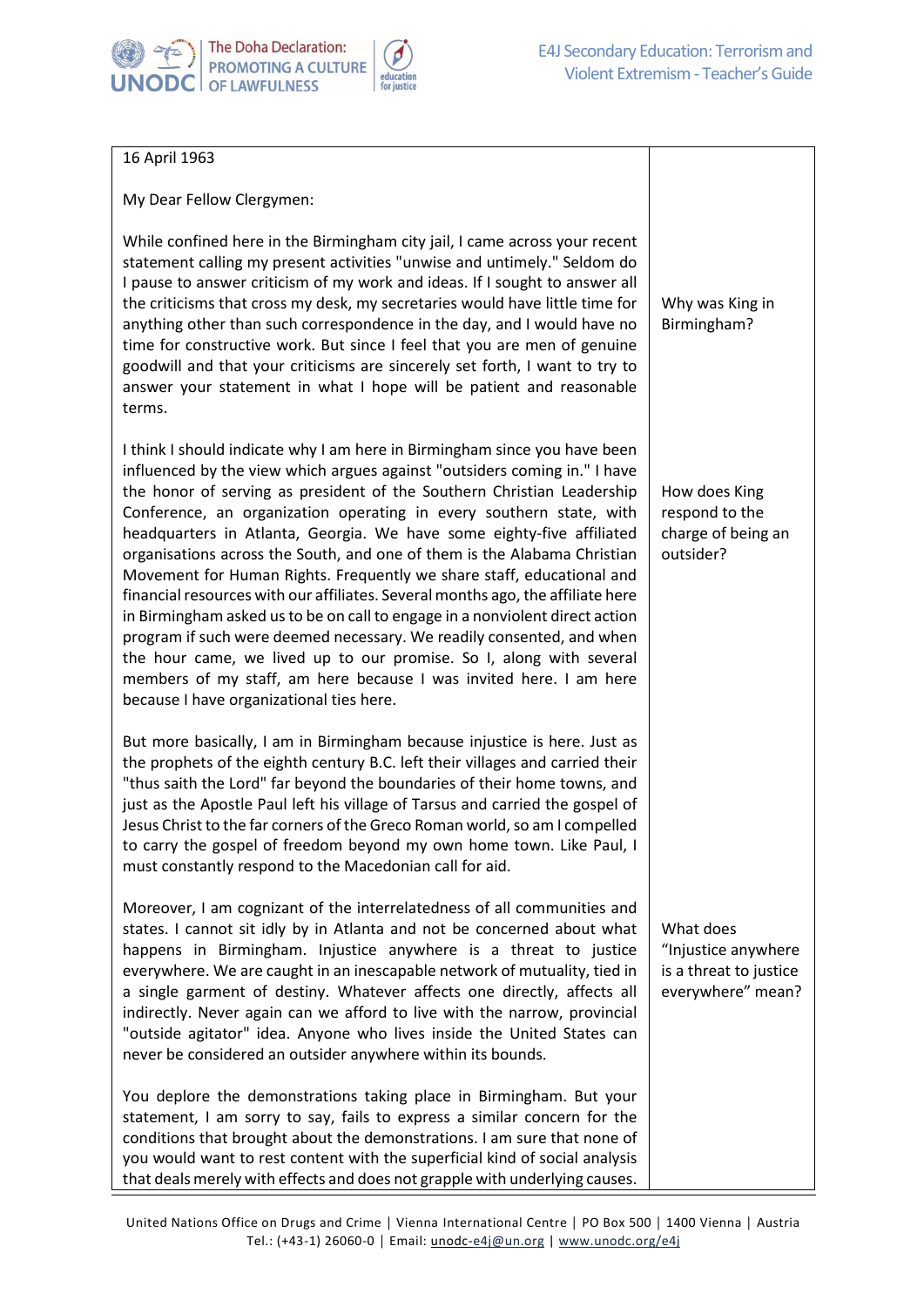

It is unfortunate that demonstrations are taking place in Birmingham, but it is even more unfortunate that the city's white power structure left the Negro community with no alternative.

In any nonviolent campaign, there are four basic steps: a collection of the facts to determine whether injustices exist; negotiation; self-purification; and direct action. We have gone through all these steps in Birmingham. There can be no gainsaying the fact that racial injustice engulfs this community. Birmingham is probably the most thoroughly segregated city in the United States. Its ugly record of brutality is widely known. Negroes have experienced grossly unjust treatment in the courts. There have been more unsolved bombings of Negro homes and churches in Birmingham than in any other city in the nation. These are the hard, brutal facts of the case. Based on these conditions, Negro leaders sought to negotiate with the city fathers. But the latter consistently refused to engage in good-faith negotiation.

Then, last September, came the opportunity to talk with leaders of Birmingham's economic community. In the course of the negotiations, certain promises were made by the merchants--for example, to remove the stores' humiliating racial signs. Based on these promises, the Reverend Fred Shuttlesworth and the leaders of the Alabama Christian Movement for Human Rights agreed to a moratorium on all demonstrations. As the weeks and months went by, we realized that we were the victims of a broken promise. A few signs, briefly removed, returned; the others remained.

As in so many past experiences, our hopes had been blasted, and the shadow of deep disappointment settled upon us. We had no alternative except to prepare for direct action, whereby we would present our very bodies as a means of laying our case before the conscience of the local and the national community. Mindful of the difficulties involved, we decided to undertake a process of self-purification. We began a series of workshops on nonviolence, and we repeatedly asked ourselves: "Are you able to accept blows without retaliating?" "Are you able to endure the ordeal of jail?" We decided to schedule our direct-action program for the Easter season, realizing that except for Christmas, this is the main shopping period of the year. Knowing that a strong economic-withdrawal program would be the byproduct of direct action, we felt that this would be the best time to bring pressure to bear on the merchants for the needed change.

Then it occurred to us that Birmingham's mayoral election was coming up in March, and we speedily decided to postpone action until after election day. When we discovered that the Commissioner of Public Safety, Eugene "Bull" Connor, had piled up enough votes to be in the runoff, we decided again to postpone action until the day after the run-off so that the demonstrations could not be used to cloud the issues. Like many others, we waited to see Mr. Connor defeated, and to this end, we endured postponement after postponement. Having aided in this community need, we felt that our direct-action program could be delayed no longer.

What are the four basic steps of a non-violent campaign that King lays out?

Identify another historical or current local, national or international example of nonviolent protest that followed some or all of these steps?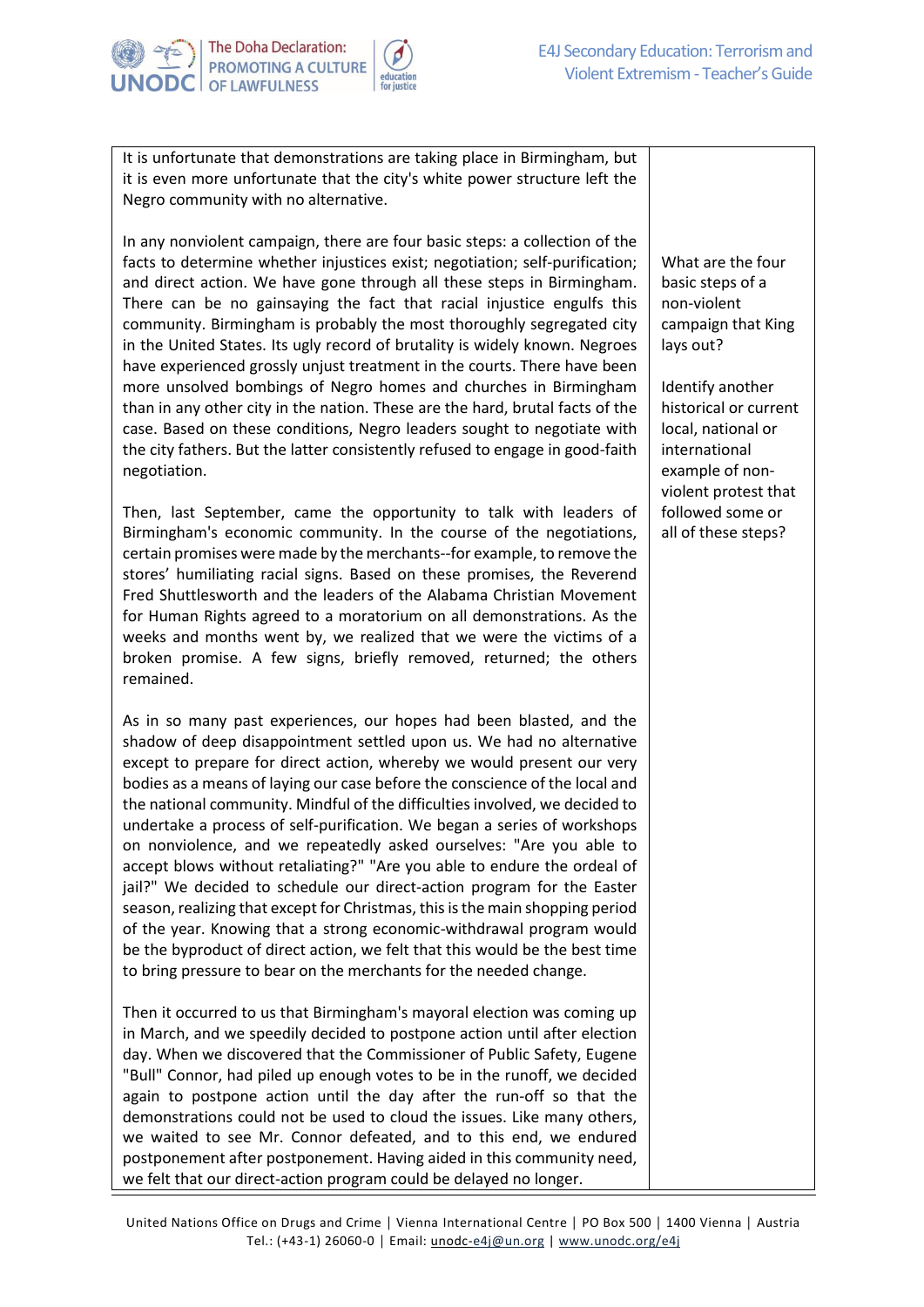

You may well ask: "Why direct action? Why sit ins, marches and so forth? Isn't negotiation a better path?" You are quite right in calling for negotiation. Indeed, this is the very purpose of direct action. Nonviolent direct action seeks to create such a crisis and foster such a tension that a community which has constantly refused to negotiate is forced to confront the issue. It seeks so to dramatize the issue that it can no longer be ignored. My citing the creation of tension as part of the work of the nonviolent resister may sound rather shocking. But I must confess that I am not afraid of the word "tension." I have earnestly opposed violent tension, but there is a type of constructive, nonviolent tension which is necessary for growth. Just as Socrates felt that it was necessary to create a tension in the mind so that individuals could rise from the bondage of myths and half-truths to the unfettered realm of creative analysis and objective appraisal, so must we see the need for nonviolent gadflies to create the kind of tension in society that will help men rise from the dark depths of prejudice and racism to the majestic heights of understanding and brotherhood.

The purpose of our direct-action program is to create a situation so crisis packed that it will inevitably open the door to negotiation. I, therefore, concur with you in your call for negotiation. Too long has our beloved Southland been bogged down in a tragic effort to live in monologue rather than dialogue.

One of the basic points in your statement is that the action that my associates and I have taken in Birmingham is untimely. Some have asked: "Why didn't you give the new city administration time to act?" The only answer that I can give to this query is that the new Birmingham administration must be prodded about as much as the outgoing one before it will act. We are sadly mistaken if we feel that the election of Albert Boutwell as mayor will bring the millennium to Birmingham. While Mr. Boutwell is a much more gentle person than Mr. Connor, they are both segregationists, dedicated to the maintenance of the status quo. I have hope that Mr. Boutwell will be reasonable enough to see the futility of massive resistance to desegregation. But he will not see this without pressure from devotees of civil rights.

My friends, I must say to you that we have not made a single gain in civil rights without determined legal and nonviolent pressure. Lamentably, it is a historical fact that privileged groups seldom give up their privileges voluntarily. Individuals may see the moral light and voluntarily give up their unjust posture; but, as Reinhold Niebuhr has reminded us, groups tend to be more immoral than individuals.

We know through painful experience that freedom is never voluntarily given by the oppressor; it must be demanded by the oppressed. Frankly, I have yet to engage in a direct action campaign that was "well timed" in the view of those who have not suffered unduly from the disease of segregation. For years now, I have heard the word "Wait!" It rings in the ear of every Negro with piercing familiarity. This "Wait" has almost always

Why did King and his collaborators pursue nonviolent direct action (civil disobedience) rather than take a violent approach?

Note that nonviolent direct action includes sit-ins, marches, boycotts, protests and letterwriting campaigns.

Civil disobedience or non-violent action seeks to create change by raising awareness of a situation and tension around it, so to rouse the conscience of a community.

What does King mean by "constructive nonviolent tension" and how does he define its goal?

How successful is non-violent pressure been in creating change?

Choose an example from around the world that represents the experience that freedom is never voluntarily granted by the oppressor.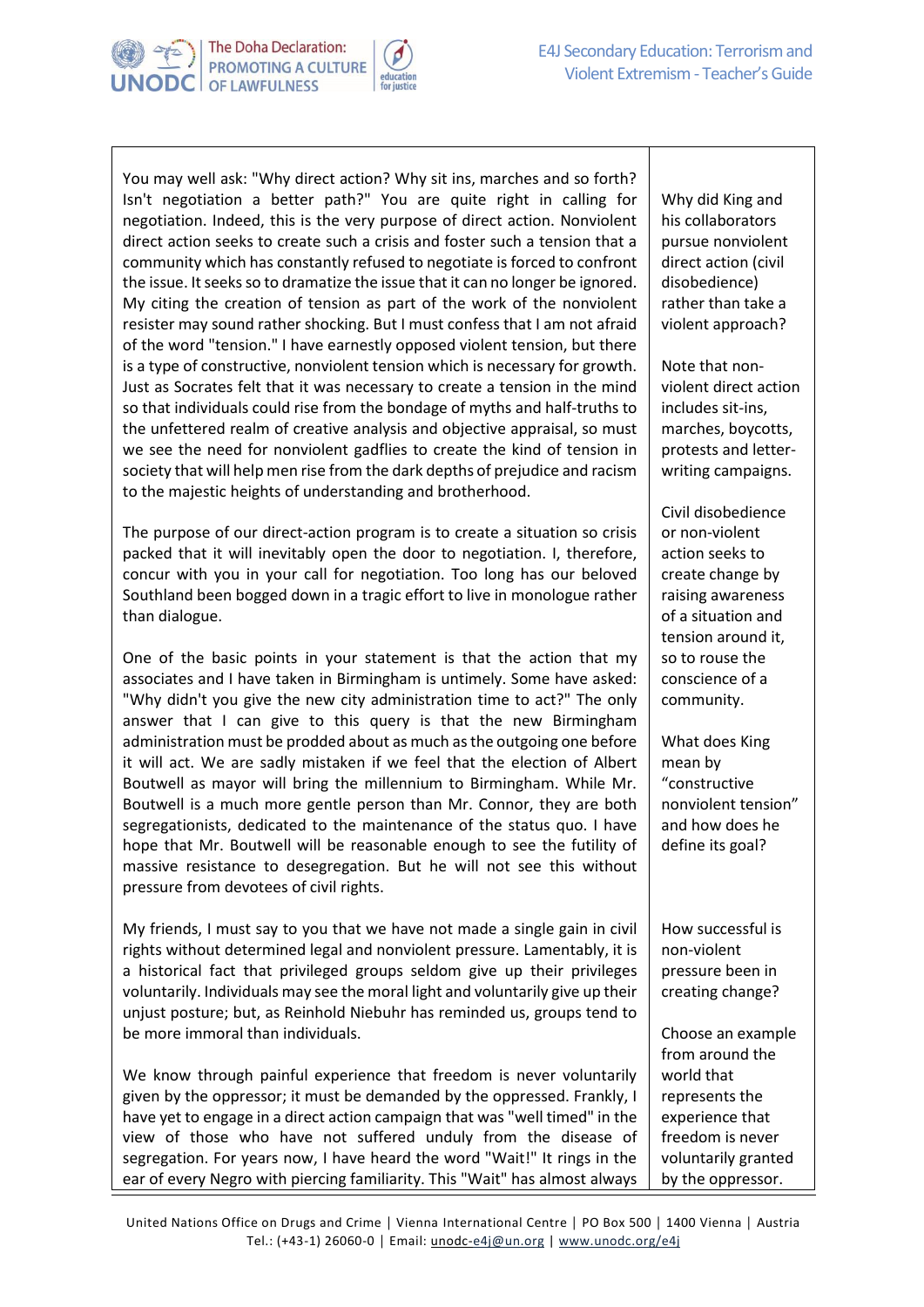

meant "Never." We must come to see, with one of our distinguished jurists, that "justice too long delayed is justice denied."

We have waited for more than 340 years for our constitutional and Godgiven rights. The nations of Asia and Africa are moving with jetlike speed toward gaining political independence, but we still creep at horse and buggy pace toward gaining a cup of coffee at a lunch counter. Perhaps it is easy for those who have never felt the stinging darts of segregation to say, "Wait." But when you have seen vicious mobs lynch your mothers and fathers at will and drown your sisters and brothers at whim; when you have seen hate-filled policemen curse, kick and even kill your black brothers and sisters; when you see the vast majority of your twenty million Negro brothers smothering in an airtight cage of poverty amid an affluent society; when you suddenly find your tongue twisted and your speech stammering as you seek to explain to your six-year-old daughter why she can't go to the public amusement park that has just been advertised on television and see tears welling up in her eyes when she is told that Funtown is closed to coloured children, and see ominous clouds of inferiority beginning to form in her little mental sky, and see her beginning to distort her personality by developing an unconscious bitterness toward white people; when you have to concoct an answer for a five-year-old son who is asking: "Daddy, why do white people treat coloured people so mean?"; when you take a cross-country drive and find it necessary to sleep night after night in the uncomfortable corners of your automobile because no motel will accept you; when you are humiliated day in and day out by nagging signs reading "white" and "coloured"; when your first name becomes "nigger," your middle name becomes "boy" (however old you are) and your last name becomes "John," and your wife and mother are never given the respected title "Mrs."; when you are harried by day and haunted by night by the fact that you are a Negro, constantly living at tiptoe stance, never quite knowing what to expect next, and are plagued with inner fears and outer resentments; when you are forever fighting a degenerating sense of "nobodiness"--then you will understand why we find it difficult to wait. There comes a time when the cup of endurance runs over, and men are no longer willing to be plunged into the abyss of despair. I hope, sirs, you can understand our legitimate and unavoidable impatience.

You express a great deal of anxiety over our willingness to break laws. This is certainly a legitimate concern. Since we so diligently urge people to obey the Supreme Court's decision of 1954 outlawing segregation in the public schools, at first glance, it may seem rather paradoxical for us consciously to break laws. One may well ask: "How can you advocate breaking some laws and obeying others?" The answer lies in the fact that there are two types of laws: just and unjust. I would be the first to advocate obeying just laws. One has not only a legal but a moral responsibility to obey just laws. Conversely, one has a moral responsibility to disobey unjust laws. I would agree with St. Augustine that "an unjust law is no law at all."

Now, what is the difference between the two? How does one determine whether a law is just or unjust? A just law is a human-made code that

List the injustices that King identifies here. Choose three and compare them to the rights guaranteed in the Universal Declaration of Human Rights

King writes in his letter that there are two types of laws. What are they?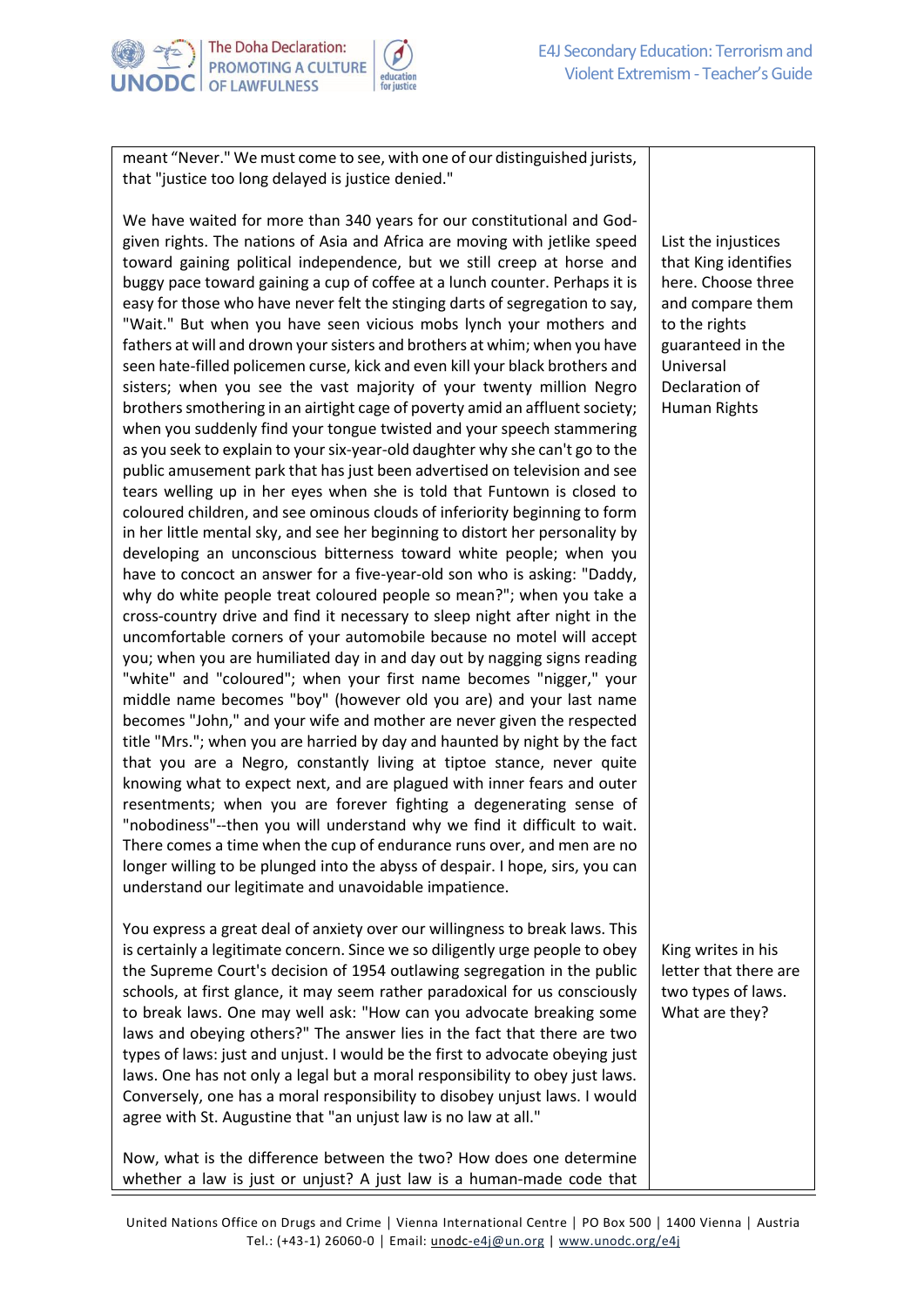

squares with the moral law or the law of God. An unjust law is a code that is out of harmony with the moral law. To put it in terms of St. Thomas Aquinas: An unjust law is a human law that is not rooted in eternal law and natural law. Any law that uplifts human personality is. Any law that degrades human personality is unjust. All segregation statutes are unjust because segregation distorts the soul and damages the personality. It gives the segregator a false sense of superiority and the segregated a false sense of inferiority. Segregation, to use the terminology of the Jewish philosopher Martin Buber, substitutes an "I it" relationship for an "I thou" relationship and ends up relegating persons to the status of things. Hence segregation is not only politically, economically and sociologically unsound; it is morally wrong and sinful. Paul Tillich has said that sin is separation. Is not segregation an existential expression of man's tragic separation, his awful estrangement, his terrible sinfulness? Thus it is that I can urge men to obey the 1954 decision of the Supreme Court, for it is morally right; and I can urge them to disobey segregation ordinances, for they are morally wrong.

Let us consider a more concrete example of just and unjust laws. An unjust law is a code that a numerical or power majority group compels a minority group to obey but does not make binding on itself. This is the difference made legal. A just law is a code that a majority compels a minority to follow and that it is willing to follow itself. This is sameness made legal.

Let me give another explanation. A law is unjust if it is inflicted on a minority that, as a result of being denied the right to vote, had no part in enacting or devising the law. Who can say that the legislature of Alabama which set up that state's segregation laws was democratically elected? Throughout Alabama, all sorts of devious methods are used to prevent Negroes from becoming registered voters, and there are some counties in which, even though Negroes constitute a majority of the population, not a single Negro is registered. Can any law enacted under such circumstances be considered democratically structured?

Sometimes a law is just on its face and unjust in its application. For instance, I have been arrested on a charge of parading without a permit. Now, there is nothing wrong in having an ordinance which requires

I hope you can see the distinction I am trying to point out. In no sense do I advocate evading or defying the law, as would the rabid segregationist? That would lead to anarchy. One who breaks an unjust law must do so openly, lovingly, and with a willingness to accept the penalty. I submit that an individual who breaks a law that conscience tells him is unjust, and who willingly accepts the penalty of imprisonment to arouse the conscience of the community over its injustice, is, in reality, expressing the highest respect for the law.

Of course, there is nothing new about this kind of civil disobedience. It was evidenced sublimely in the refusal of Shadrach, Meshach and Abednego to obey the laws of Nebuchadnezzar, on the ground that a higher moral law

What is the difference between the two types of law?

Provide an example of an unjust law that you feel a moral obligation to disobey?

What if King's actions do not rouse the conscience of the community?

Is civil disobedience worth it?

Do you agree that breaking an unjust law is an expression of respect for the law?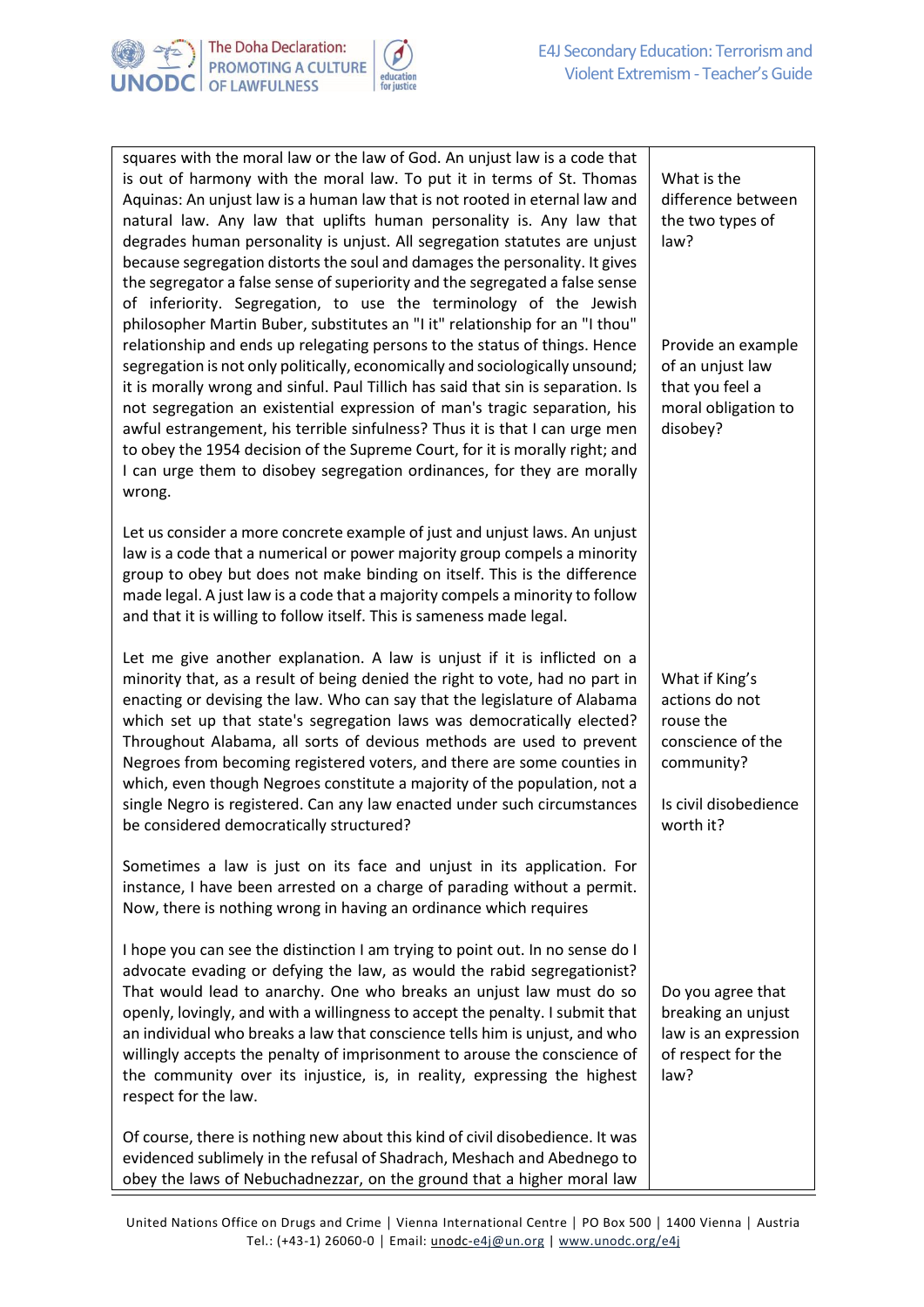

was at stake. It was practiced superbly by the early Christians, who were willing to face hungry lions and the excruciating pain of chopping blocks rather than submit to certain unjust laws of the Roman Empire. To a degree, academic freedom is a reality today because Socrates practiced civil disobedience. In our own nation, the Boston Tea Party represented a massive act of civil disobedience. We should never forget that everything Adolf Hitler did in Germany was "legal" and everything the Hungarian freedom fighters did in Hungary was "illegal." It was "illegal" to aid and comfort a Jew in Hitler's Germany. Even so, I am sure that, had I lived in Germany at the time, I would have aided and comforted my Jewish brothers. If today I lived in a Communist country where certain principles dear to the Christian faith are suppressed, I would openly advocate disobeying that country's antireligious laws. I must make two honest confessions to you, my Christian and Jewish brothers. First, I must confess that over the past few years, I have been gravely disappointed with the white moderate. I have almost reached the regrettable conclusion that the Negro's great stumbling block in his stride toward freedom is not the White Citizen's Councillor or the Ku Klux Klanner, but the white moderate, who is more devoted to "order" than to justice; who prefers a negative peace which is the absence of tension to a positive peace which is the presence of justice; who constantly says: "I agree with you in the goal you seek, but I cannot agree with your methods of direct action"; who paternalistically believes he can set the timetable for another man's freedom; who lives by a mythical concept of time and who constantly advises the Negro to wait for a "more convenient season." Shallow understanding from people of goodwill is more frustrating than absolute misunderstanding from people of ill will. Lukewarm acceptance is much more bewildering than outright rejection. I had hoped that the white moderate would understand that law and order exist to establish justice and that when they fail in this purpose, they become the dangerously structured dams that block the flow of social progress. I had hoped that the white moderate would understand that the present tension in the South is a necessary phase of the transition from an obnoxious negative peace, in which the Negro passively accepted his unjust plight, to a substantive and positive peace, in which all men will respect the dignity and worth of human personality. Actually, we who engage in nonviolent direct action are not the creators of tension. We merely bring to the face the hidden tension that is already alive. We bring it out in the open, where it can be seen and dealt with. Like a boil that can never be cured so long as it is covered up but must be opened with all its ugliness to the natural medicines of air and light, injustice must be exposed, with all the tension its exposure creates, to the light of human conscience and the air of national opinion before it can be cured. In your statement, you assert that our actions, even though peaceful, must be condemned because they precipitate violence. But is this a logical assertion? Isn't this like condemning a robbed man because his possession Provide an example of civil disobedience in your community. What are the social and legal consequences for civil disobedience? Would you obey an unjust law? King describes examples of "negative peace". What does he mean by this? Review the Six Principles of Nonviolence handout Compare the principles with the actions and philosophy of King as described in the letter he wrote.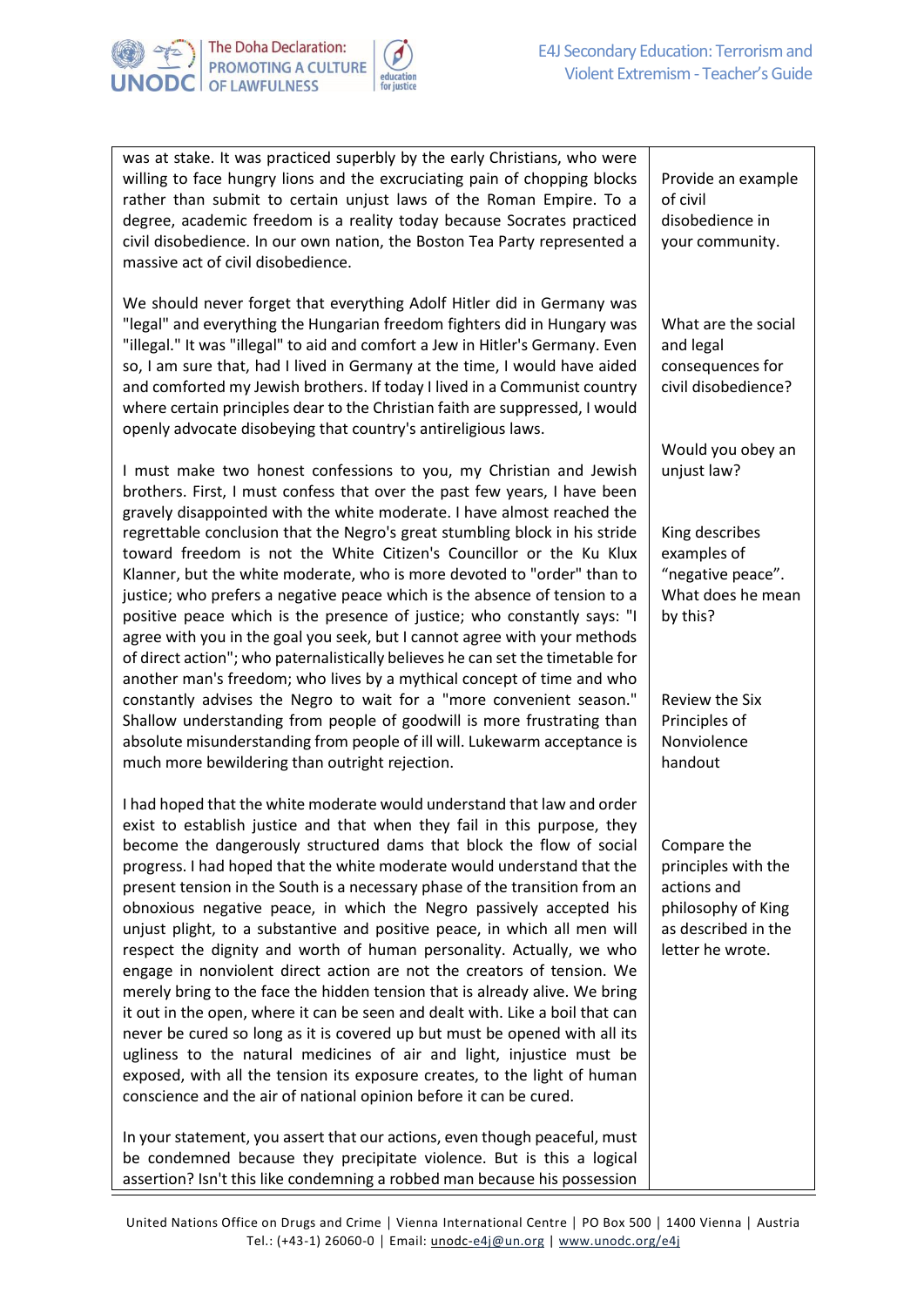

of money precipitated the evil act of robbery? Isn't this like condemning Socrates because his unswerving commitment to truth and his philosophical inquiries precipitated the act by the misguided populace in which they made him drink hemlock? Isn't this like condemning Jesus because his unique God-consciousness and never-ceasing devotion to God's will precipitated the evil act of crucifixion? We must come to see that, as the federal courts have consistently affirmed, it is wrong to urge an individual to cease his efforts to gain his basic constitutional rights because the quest may precipitate violence. Society must protect the robbed and punish the robber.

I had also hoped that the white moderate would reject the myth concerning time in relation to the struggle for freedom. I have just received a letter from a white brother in Texas. He writes: "All Christians know that the coloured people will receive equal rights eventually, but you may be in too great a religious hurry. It has taken Christianity for almost two thousand yearsto accomplish what it has. The teachings of Christ take time to come to earth." Such an attitude stems from a tragic misconception of time, from the strangely irrational notion that there is something in the very flow of time that will inevitably cure all ills. Actually, time itself is neutral; it can be used either destructively or constructively.

More and more, I feel that the people will have used time much more effectively than have the people of goodwill. We will have to repent in this generation not merely for the hateful words and actions of the bad people but the appalling silence of the good people. Human progress never rolls in on wheels of inevitability; it comes through the tireless efforts of men willing to be coworkers with God, and without this hard work, time itself becomes an ally of the forces of social stagnation. We must use time creatively, in the knowledge that the time is always ripe to do right. Now is the time to make real the promise of democracy and transform our pending national elegy into a creative psalm of brotherhood. Now is the time to lift our national policy from the quicksand of racial injustice to the solid rock of human dignity.

You speak of our activity in Birmingham as extreme. At first, I was rather disappointed that fellow clergymen would see my nonviolent efforts as those of an extremist. I began thinking about the fact that I stand in the middle of two opposing forces in the Negro community. One is a force of complacency, made up in part of Negroes who, as a result of long years of oppression, are so drained of self-respect and a sense of "somebodiness" that they have adjusted to segregation; and in part of a few middle-class Negroes who, because of a degree of academic and economic security and because in some ways they profit by segregation, have become insensitive to the problems of the masses. The other force is one of bitterness and hatred, and it comes perilously close to advocating violence. It is expressed in the various black nationalist groups that are springing up across the nation, the largest and best known being Elijah Muhammad's Muslim movement. Nourished by the Negro's frustration over the continued existence of racial discrimination, this movement is made up of people who

How might other clergy have viewed King's efforts as an extremist?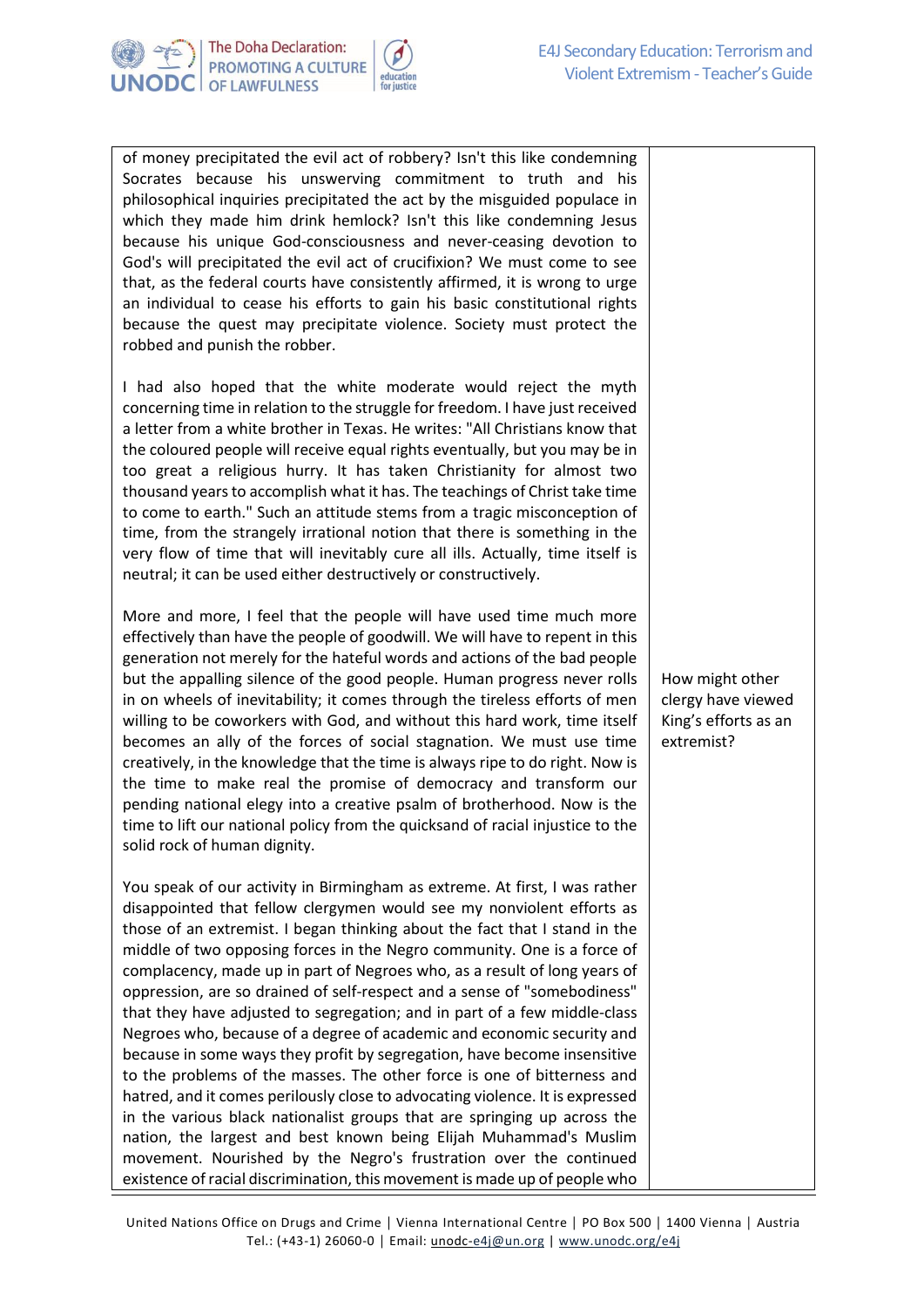

have lost faith in America, who have absolutely repudiated Christianity, and who have concluded that the white man is an incorrigible "devil."

We bring it out in the open, where it can be seen and dealt with. Like a boil that can never be cured so long as it is covered up but must be opened with all its ugliness to the natural medicines of air and light, injustice must be exposed, with all the tension its exposure creates, to the light of human conscience and the air of national opinion before it can be cured.

In your statement, you assert that our actions, even though peaceful, must be condemned because they precipitate violence. But is this a logical assertion? Isn't this like condemning a robbed man because his possession of money precipitated the evil act of robbery? Isn't this like condemning Socrates because his unswerving commitment to truth and his philosophical inquiries precipitated the act by the misguided populace in which they made him drink hemlock? Isn't this like condemning Jesus because his unique God-consciousness and never-ceasing devotion to God's will precipitated the evil act of crucifixion? We must come to see that, as the federal courts have consistently affirmed, it is wrong to urge an individual to cease his efforts to gain his basic constitutional rights because the quest may precipitate violence. Society must protect the robbed and punish the robber.

I had also hoped that the white moderate would reject the myth concerning time in relation to the struggle for freedom. I have just received a letter from a white brother in Texas. He writes: "All Christians know that the coloured people will receive equal rights eventually, but you may be in too great a religious hurry. It has taken Christianity for almost two thousand years to accomplish what it has. The teachings of Christ take time to come to earth." Such an attitude stems from a tragic misconception of time, from the strangely irrational notion that there is something in the very flow of time that will inevitably cure all ills. Actually, time itself is neutral; it can be used either destructively or constructively. More and more, I feel that the people of ill will have used time much more effectively than have the people of goodwill. We will have to repent in this generation not merely for the hateful words and actions of the bad people but the appalling silence of the good people. Human progress never rolls in on wheels of inevitability; it comes through the tireless efforts of men willing to be coworkers with God, and without this hard work, time itself becomes an ally of the forces of social stagnation. We must use time creatively, in the knowledge that the time is always ripe to do right. Now is the time to make real the promise of democracy and transform our pending national elegy into a creative psalm of brotherhood. Now is the time to lift our national policy from the quicksand of racial injustice to the solid rock of human dignity.

I have tried to stand between these two forces, saying that we need to emulate neither the "do-nothingism" of the complacent nor the hatred and despair of the black nationalist. For there is the more excellent way of love and nonviolent protest. I am grateful to God that, through the influence of What does King suggest might happen if the black community is not allowed to protest peacefully?

Why does King welcome the label extremist?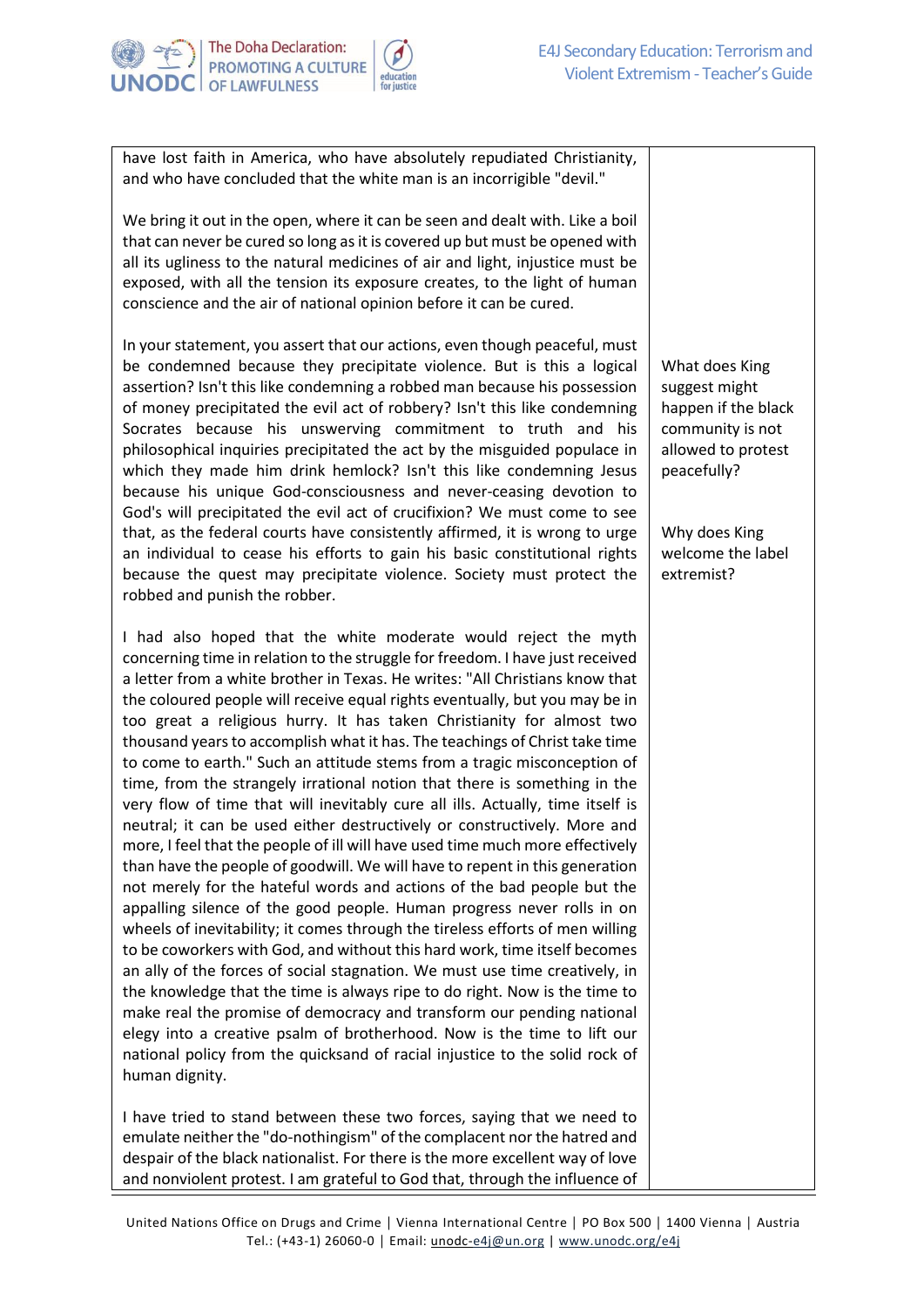

the Negro church, the way of nonviolence became an integral part of our struggle.

If this philosophy had not emerged, by now many streets of the South would, I am convinced, be flowing with blood. And I am further convinced that if our white brothers dismiss as "rabble-rousers" and "outside agitators" those of us who employ nonviolent direct action, and if they refuse to support our nonviolent efforts, millions of Negroes will, out of frustration and despair, seek solace and security in black nationalist ideologies--a development that would inevitably lead to a frightening racial nightmare.

Oppressed people cannot remain oppressed forever. The yearning for freedom eventually manifests itself, and that is what has happened to the American Negro. Something within has reminded him of his birthright of freedom, and something without has reminded him that it can be gained. Consciously or unconsciously, he has been caught up by the Zeitgeist, and with his black brothers of Africa and his brown and yellow brothers of Asia, South America and the Caribbean, the United States Negro is moving with a sense of great urgency toward the promised land of racial justice. If one recognises this vital urge that has engulfed the Negro community, one should readily understand why public demonstrations are taking place. The Negro has many pent up resentments and latent frustrations, and he must release them. So let him march; let him make prayer pilgrimages to the city hall; let him go on freedom rides -and try to understand why he must do so. If his repressed emotions are not released in nonviolent ways, they will seek expression through violence; this is not a threat but a fact of history. So I have not said to my people: "Get rid of your discontent." Rather, I have tried to say that this normal and healthy discontent can be channeled into the creative outlet of nonviolent direct action. And now this approach is being termed, extremist.

But though I was initially disappointed at being categorized as an extremist, as I continued to think about the matter, I gradually gained a measure of satisfaction from the label. Was not Jesus an extremist for love: "Love your enemies, bless them that curse you, do good to them that hate you, and pray for them which despitefully use you, and persecute you." Was not Amos an extremist for justice: "Let justice roll down like waters and righteousness like an ever-flowing stream." Was not Paul an extremist for the Christian gospel: "I bear in my body the marks of the Lord Jesus." Was not Martin Luther an extremist: "Here I stand; I cannot do otherwise, so help me God." And John Bunyan: "I will stay in jail to the end of my days before I make a butchery of my conscience." And Abraham Lincoln: "This nation cannot survive half slave and half free." And Thomas Jefferson: "We hold these truths to be self-evident, that all men are created equal . . ." So the question is not whether we will be extremists, but what kind of extremists we will be. Will we be extremists for hate or love? Will we be extremists for the preservation of injustice or the extension of justice? In that dramatic scene on Calvary's hill, three men were crucified. We must never forget that all three were crucified for the same crime--the crime of